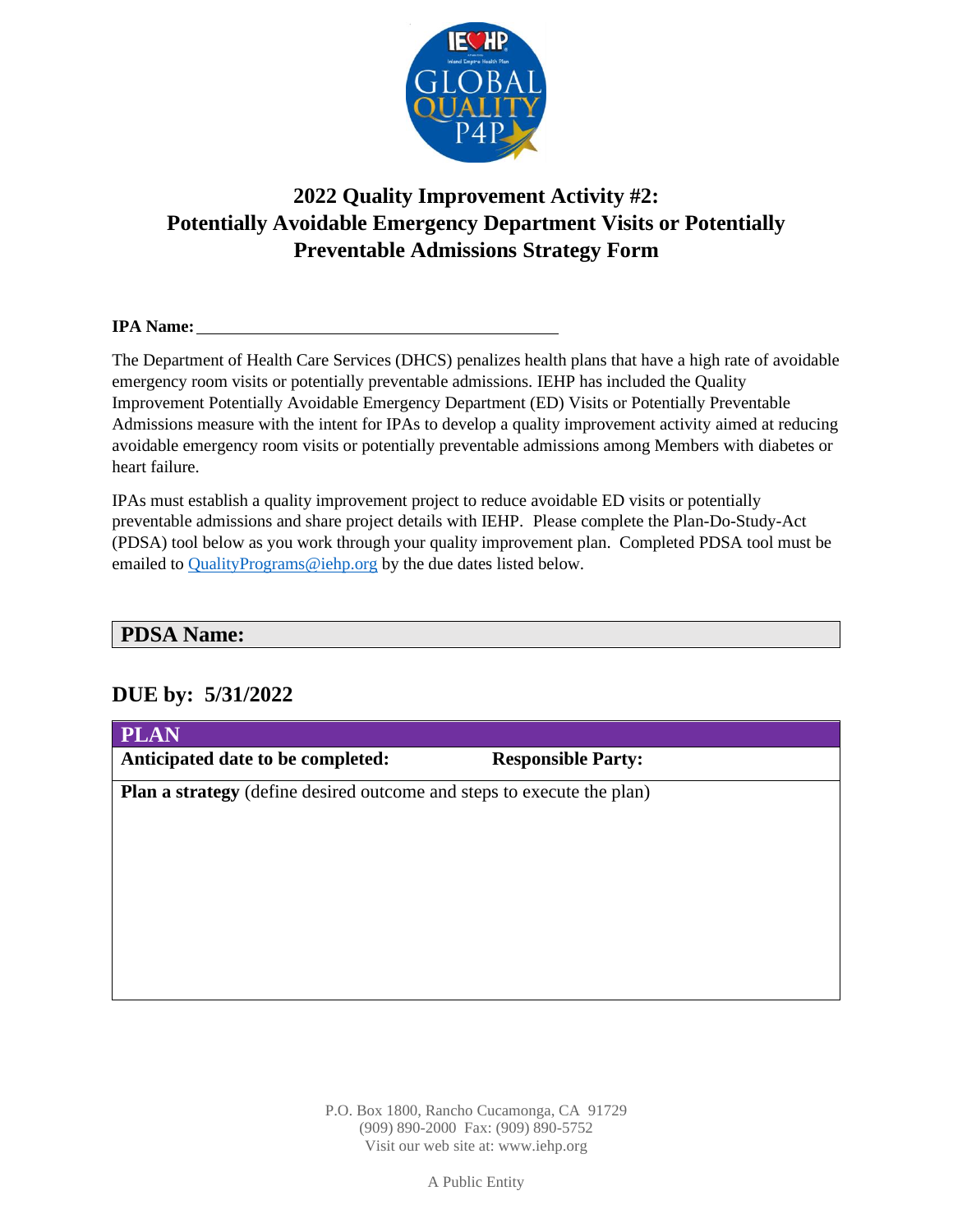

**Steps to execute the plan:**

## **DUE by: 3/31/2023**

**DO** (June – Dec 2022)

**Conduct the study** (determine what happened during the study)

### **STUDY** (Jan – Feb 2023)

**Assess the study and outcomes** (conclude what was learned from the study, why was/was not the study successful?)

> P.O. Box 1800, Rancho Cucamonga, CA 91729 (909) 890-2000 Fax: (909) 890-5752 Visit our web site at: www.iehp.org

> > A Public Entity